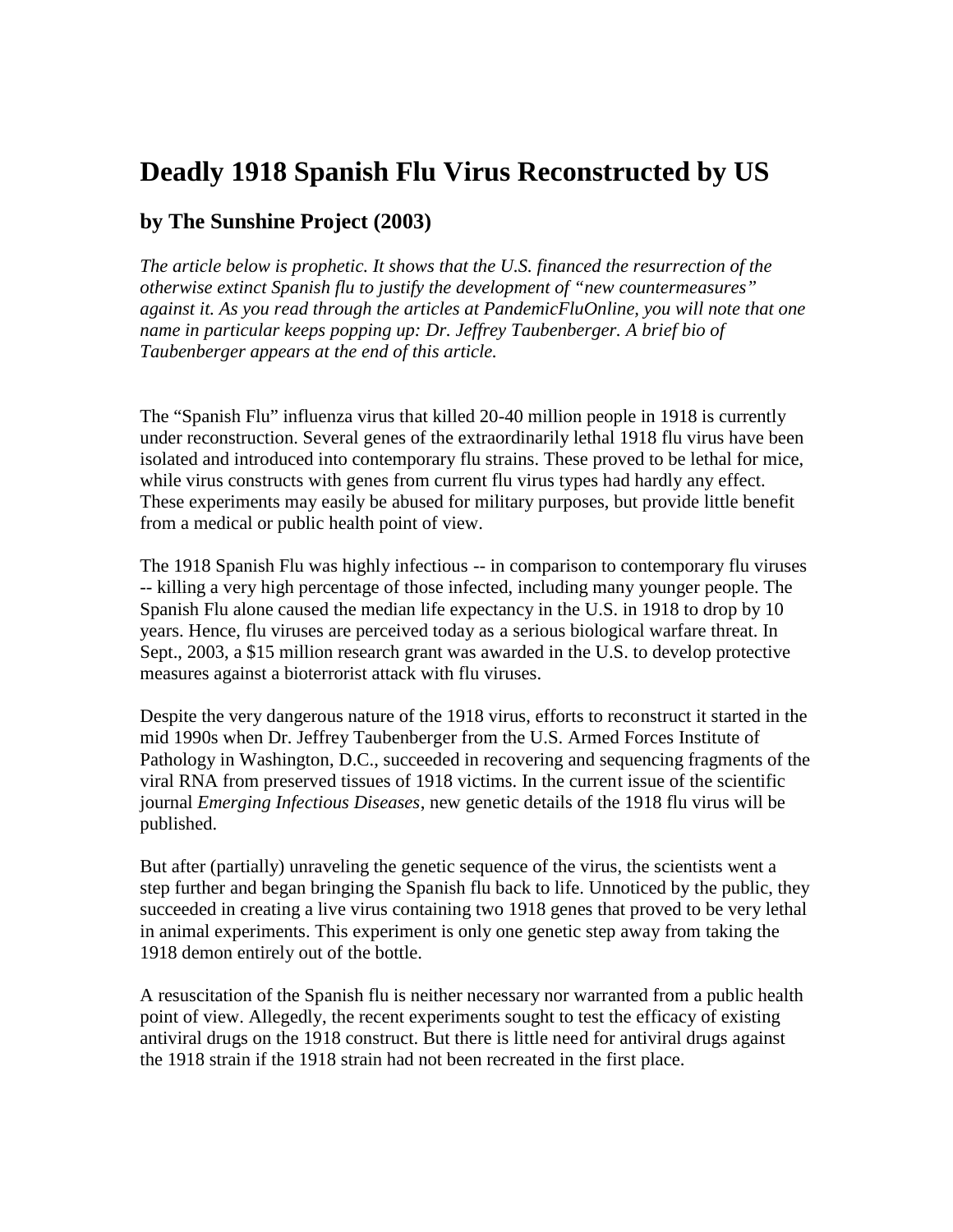"It simply does not make any scientific sense to create a new threat just to develop new countermeasures against it," said Jan van Aken, biologist with the Sunshine Project. "Genetic characterization of influenza strains has important biomedical applications. But it is not justifiable to recreate this particularly dangerous eradicated strain that could wreak havoc if released, deliberately or accidentally," he added.

Construction of new maximum security (BSL-4) laboratories for biodefense research has been justified in part by citing the potential of the Spanish Flu as a biological weapon. Influenza usually requires a low level of containment; but when scientists begin recombining virulence-related genes, the danger dramatically increases. The University of Texas Medical Branch's BSL-4 plans influenza "gene reassortment" experiments in maximum containment. "This kind of research is creating a vicious circle, and could prompt a race by biodefense scientists to genetic engineer unthinkable diseases," said Edward Hammond of the Sunshine Project. "What disease comes after influenza? Biodefense laboratories must not become self-fulfilling prophesy centers. The world does not need biodefense programs to create a 'genetically engineered disease gap."

From an arms control perspective it appears to be particularly sensitive if a military research institution embarks on a project that aims at constructing more dangerous pathogens. "If Jeffery Taubenberger worked in a Chinese, Russian or Iranian laboratory, his work might well be seen as the 'smoking gun' of an offensive biowarfare program," said van Aken.

*A Sunshine Project briefing paper on the 'Reconstruction of the Spanish influenza virus' provides further details and a comprehensive literature list. The paper can be found at www.sunshine-project.org. The Sunshine Project ceased its operations in 2008, but maintains the website as an archive of its work from 2000-2008.*

## **Jeffrey Taubenberger**

## **From Wikipedia:**

Jeffrey Taubenberger was born in Germany, the third son of an Army officer. When he was nine he moved to a suburb of Washington, D.C. with his parents after his father was posted at the Pentagon. He completed a combined M.D. (1986) and Ph.D. (1987) at the Medical College of Virginia in Richmond in a course designed for students who wanted to follow a career in medical research. For his thesis he studied how stem cells of the bone marrow differentiate into the mature cells of the white blood cell system. In 1988 he began a training to become a pathologist at the National Cancer Institute of the National Institutes of Health. In 1993 he was recruited to start a new lab at the Armed Forces Institute of Pathology (AFIP) in order to apply the then current molecular techniques to the Institute's pathology work. After a year he was promoted to chief of the Division of Molecular Pathology. This included a research lab, where he was free to pursue questions of basic science.

The AFIP forms part of the Walter Reed Army Medical Center in the north-east of Washington. It had originally been established by Abraham Lincoln in 1862 to combat